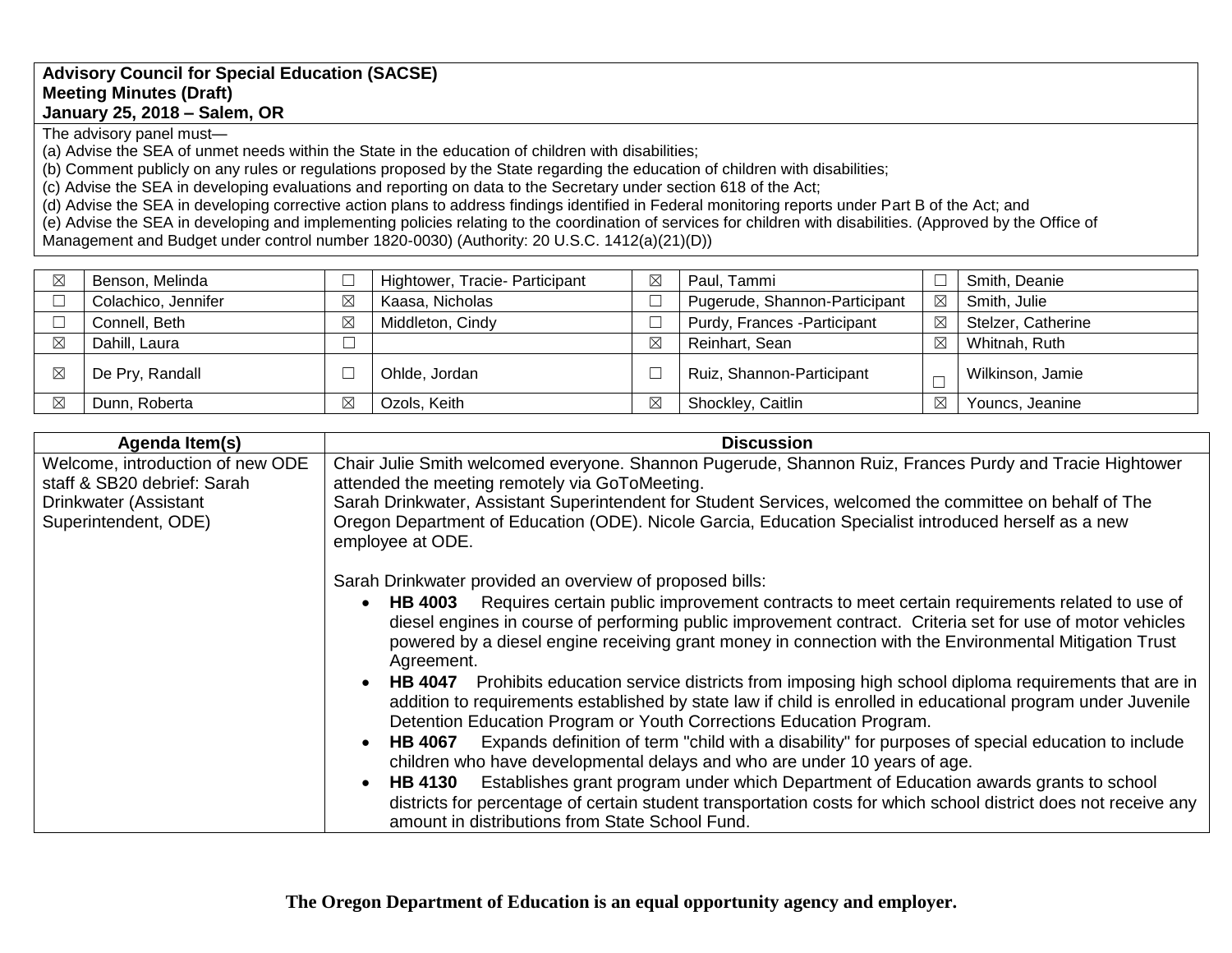|                                                                                          | Modifies requirements imposed on school districts for persons receiving special education who<br><b>SB 1522</b><br>$\bullet$<br>have received a modified diploma. Modifies requirements imposed on school districts for persons receiving<br>special education who have received a modified diploma.<br>Expands list of health care professionals who can provide medical release to youth athlete<br><b>SB 1547</b><br>who is suspected of having concussion.                                                                                                                                                                                                                                                                                                                                                                                                                                                                                                                                                                                                                                                                                                                                                                                                                                                                                                                                                                                                                                                                                                                                                                                                                                                                                                   |  |
|------------------------------------------------------------------------------------------|------------------------------------------------------------------------------------------------------------------------------------------------------------------------------------------------------------------------------------------------------------------------------------------------------------------------------------------------------------------------------------------------------------------------------------------------------------------------------------------------------------------------------------------------------------------------------------------------------------------------------------------------------------------------------------------------------------------------------------------------------------------------------------------------------------------------------------------------------------------------------------------------------------------------------------------------------------------------------------------------------------------------------------------------------------------------------------------------------------------------------------------------------------------------------------------------------------------------------------------------------------------------------------------------------------------------------------------------------------------------------------------------------------------------------------------------------------------------------------------------------------------------------------------------------------------------------------------------------------------------------------------------------------------------------------------------------------------------------------------------------------------|--|
| SACSE Adopt Draft Agenda &<br><b>Approve Draft Meeting Minutes</b><br>from September     | Changes were made to the agenda. 1:50 pm - 2:10 pm; Government-to-Government Update: Deanie Smith<br>(SACSE Member) moved to the joint SACSE/SICC meeting on March16, 2018.<br><b>Motion/Action:</b><br>Sean Reinhart motioned to approve the January agenda. Roberta Dunn seconded the motion. The motion was<br>approved unanimously.<br>Sean Reinhart motioned to approve the September meeting minutes. Tracie Hightower approve electronically.<br>Erica Gordon seconded the motion. The motion was approved unanimously.                                                                                                                                                                                                                                                                                                                                                                                                                                                                                                                                                                                                                                                                                                                                                                                                                                                                                                                                                                                                                                                                                                                                                                                                                                   |  |
| Report Card Redesign: Jon Wiens<br>(Accountability Manager, ODE) &<br>Kia Sorensen (ODE) | Jon Wiens Accountability Manager at ODE and Kia Sorensen, AIS - Scoring & Reporting at ODE, provided an<br>overview of the School and District Report Redesign Project findings. Why the report card redesign? ESSA is the<br>reauthorization of the Elementary and Secondary Education Act; it replaces NCLB and is the largest federal<br>education law in the country. Required all states to submit a state plan detailing components of their education<br>system, and it requires that we add new data to the report cards.' One opportunity in Oregon's State Plan is to<br>redesign Oregon's School Report Cards. These are different from your student/child's report card. School and<br>district report cards have two primary purposes:<br>Provide families and communities like you all with meaningful and actionable information about your school<br>Ι.<br>and district's strengths and areas for improvement.<br>Serve as a tool for continuous improvement planning by local and state policymakers.<br>II.<br>The current report card. As you know, it is very different from the report card you see about your child. This report<br>card only has information about your school as a whole. It does not have information about individual children.<br>We have received feedback from a survey that we conducted, and through other parent focus group sessions, that<br>this RC is too difficult to read and understand.<br>Feedback will serve to directly inform the design of Oregon's school reports. Timeline for feedback is late February<br>before the State Board meeting in March, 2018<br><b>Motion/Action</b><br>The committee will provide input and feedback on the School Report Card prototypes to Jeremy by February 16, |  |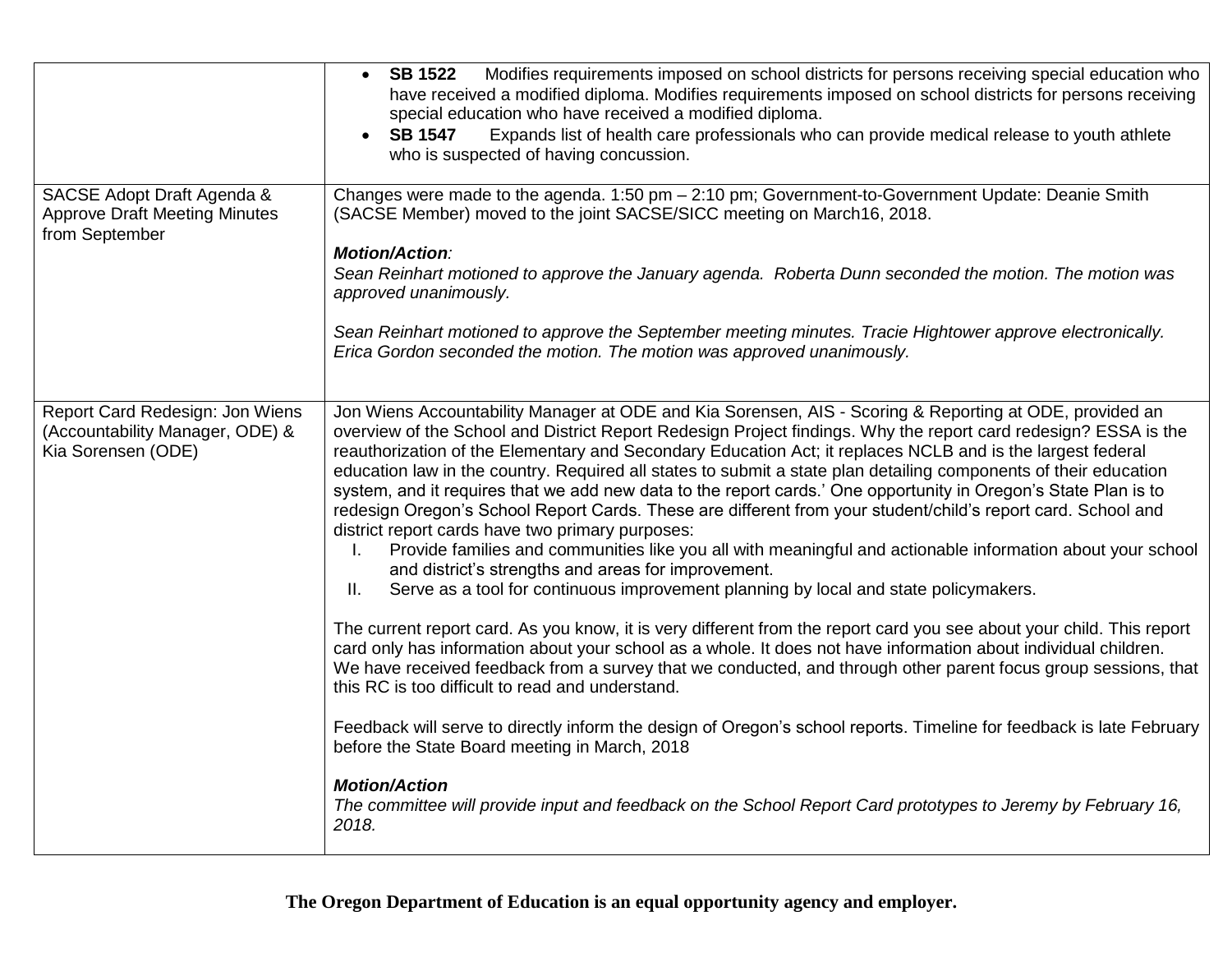| Old Business:<br><b>Review Annual Report</b><br>$\bullet$<br><b>Review Annual Goals</b><br>$\bullet$<br><b>Confirmation of North</b><br>$\bullet$<br><b>Coast SACSE Meeting</b><br>Update on TAESE bi-annual<br>$\bullet$<br>training | Annual Report was reviewed and the membership section was corrected. Annual Goals were reviewed.<br>Northwest Regional Education Service District (NWRESD) cordially invites the State Advisory Council for Special<br>Education (SACSE), to hold a May council meeting in Astoria, Clatsop County, Oregon.<br>SACSE has a four year contract agreement with Technical Assistance for Excellence in Special Education<br>(TAESE) at Utah State University to provide Oregon Advisory Council for Special Education (SACSE) and<br>Interagency Coordinating Council (SICC) for Early Intervention and Early Childhood Education members with bi-<br>annual training and information regarding their purpose and function under the Individual with Disabilities Act,<br>(IDEA). The training is scheduled for March 15 <sup>th</sup> in Albany, John Copenhaver from Utah State University will be the<br>trainer.<br>The Joint SACSE/SICC Meeting will be held at the Linn-Benton-Lincoln ESD in Albany on March 16 <sup>th</sup> .                                                                                                                                                                                                                                                                                                                                                                                                                                                                                                                                                                                                                                                                                                                                                                                                                                                                                                                                                                                        |
|---------------------------------------------------------------------------------------------------------------------------------------------------------------------------------------------------------------------------------------|----------------------------------------------------------------------------------------------------------------------------------------------------------------------------------------------------------------------------------------------------------------------------------------------------------------------------------------------------------------------------------------------------------------------------------------------------------------------------------------------------------------------------------------------------------------------------------------------------------------------------------------------------------------------------------------------------------------------------------------------------------------------------------------------------------------------------------------------------------------------------------------------------------------------------------------------------------------------------------------------------------------------------------------------------------------------------------------------------------------------------------------------------------------------------------------------------------------------------------------------------------------------------------------------------------------------------------------------------------------------------------------------------------------------------------------------------------------------------------------------------------------------------------------------------------------------------------------------------------------------------------------------------------------------------------------------------------------------------------------------------------------------------------------------------------------------------------------------------------------------------------------------------------------------------------------------------------------------------------------------------------------------------|
| <b>Break</b>                                                                                                                                                                                                                          |                                                                                                                                                                                                                                                                                                                                                                                                                                                                                                                                                                                                                                                                                                                                                                                                                                                                                                                                                                                                                                                                                                                                                                                                                                                                                                                                                                                                                                                                                                                                                                                                                                                                                                                                                                                                                                                                                                                                                                                                                            |
| McKinney-Vento Review: Sean<br><b>Reinhart (SACSE Member)</b>                                                                                                                                                                         | Sean Reinhart SACSE member, shared information on the education for Homeless Children and Youth (EHCY)<br>program and Rights and Eligibility. Under the McKinney- Vento Act, the term<br>"homeless children and youth" means individuals who lack a fixed, regular, and adequate nighttime<br>residence. And includes children and youths:<br>who are, sharing the housing of other persons due to loss of housing, economic hardship, or a similar<br>reason (sometimes referred to as "doubled-up"); living in motels, hotels, trailer parks, or camping<br>grounds due to lack of alternative adequate accommodations; living in emergency or transitional<br>shelters; or abandoned in hospitals;<br>who have a primary nighttime residence that is a public or private place not designed for, or ordinarily<br>used as, a regular sleeping accommodation for human beings;<br>who are living in cars, parks, public spaces, abandoned buildings, substandard housing, bus or train<br>stations, or similar settings; and<br>migratory children who live in one of the above circumstances.<br>Research and data, including surveys of homeless and formerly homeless youths, indicate that experiencing<br>homelessness can have significant negative impacts on children academically, socially, and emotionally.<br>Under the McKinney-Vento Act, State Educational Agencies (SEAs) and Local Educational Agencies (LEAs) must<br>review and revise policies and procedures to remove barriers to a high- quality education for homeless children<br>and youths.<br>Intersections with individuals who experience disability:<br>Record gaps with frequent moves, need to ensure services while following legal requirements<br>Transportation across state lines for students with transportation in the IEP<br>Need for systems collaboration with mental health, DHS/Child Welfare, etc.<br>Schools are often the hub for services for families and youth experiencing disability and homelessness<br>$\bullet$ |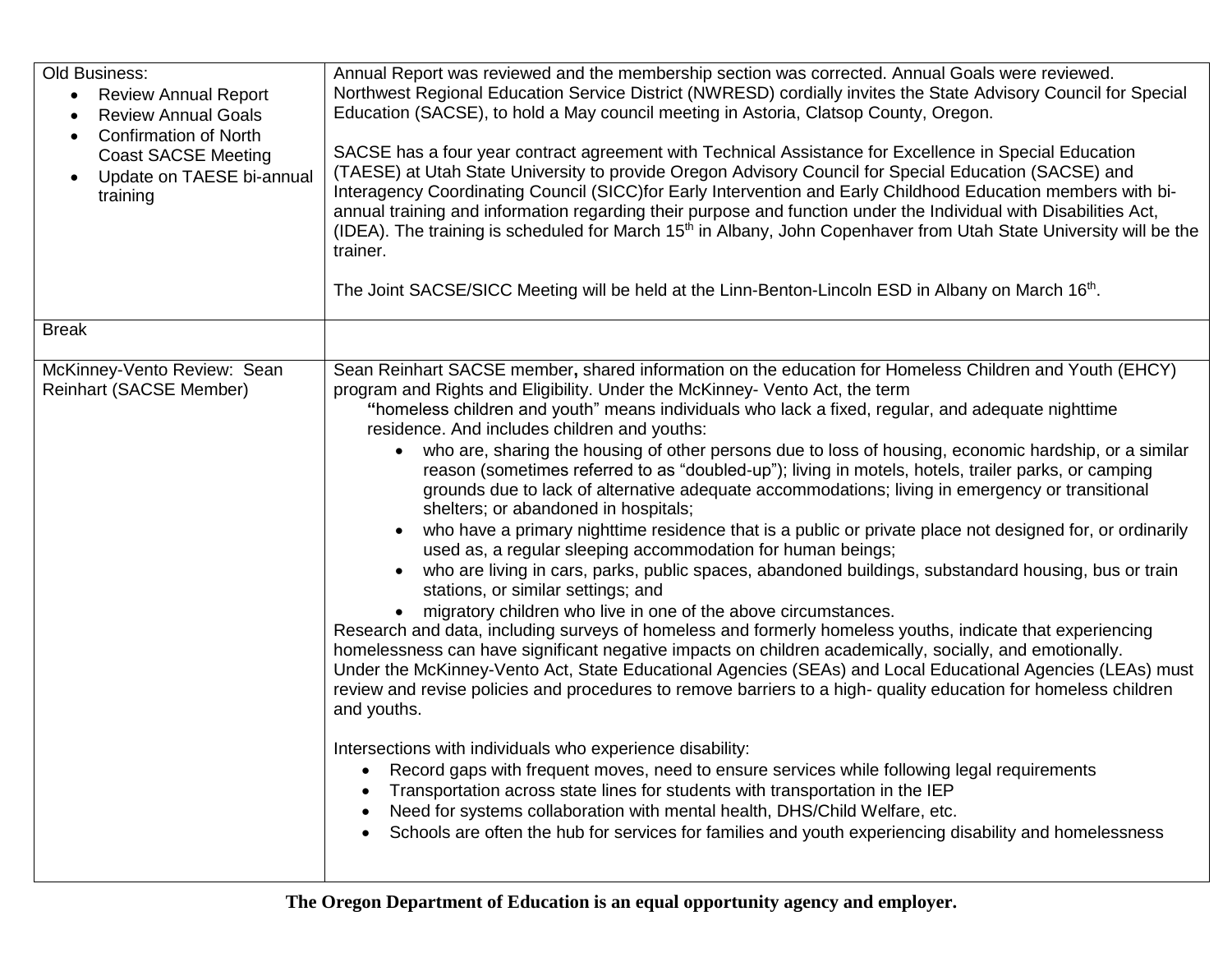|                                                                                                                               | SACSE had an open discussion on lack of access to transportation. The Council discussed how the SEAs could<br>guide LEAs in meeting the requirement to provide transportation to and from the school of origin when a homeless<br>student with a disability, whose IEP requires transportation as a related service, moves from an LEA in one State<br>to an LEA in another State.<br>More information can be found at ODE link: http://www.oregon.gov/ode/schools-and-<br>districts/grants/ESEA/McKinney-Vento/Pages/default.aspx                                                                                                                      |
|-------------------------------------------------------------------------------------------------------------------------------|---------------------------------------------------------------------------------------------------------------------------------------------------------------------------------------------------------------------------------------------------------------------------------------------------------------------------------------------------------------------------------------------------------------------------------------------------------------------------------------------------------------------------------------------------------------------------------------------------------------------------------------------------------|
| Update on the Autism Workgroup:<br>Caitlin Shockley, Roberta Dunn<br>(SACSE Member) & Jeremy Wells<br>(ODE SACSE Facilitator) | Caitlin Shockley, Vice Chair shared information on the proposed changes to the definition of Autism, the changes<br>developed by a multidisciplinary workgroup. A survey that went out asking parents and educators about their<br>student and what they saw about updating the autism eligibility definition. The survey results, they need more<br>consistency between the medical criteria and educational criteria. The Autism Workgroup updated the definitions<br>of Autism. Language relevant to physician such as symptoms, patient and clinical were modified to be more<br>relevant to the educators.                                         |
|                                                                                                                               | The last four State Board of Education meetings were a first reading to the updated change on Autism definition<br>and is going to be voted as new rule on March 20th.                                                                                                                                                                                                                                                                                                                                                                                                                                                                                  |
|                                                                                                                               | <b>Motion/Action</b><br>SACSE will develop a letter of support to the State Board of Education in regards to the new definitions around<br>Autism.                                                                                                                                                                                                                                                                                                                                                                                                                                                                                                      |
|                                                                                                                               | Roberta Dunn made a motion for SACSE to consider writing a letter of support to the State Board of Education in<br>regards to the new definitions around Autism. Keith Ozols seconded the motion. Erica Gordon apposed.<br>The motion was approved.                                                                                                                                                                                                                                                                                                                                                                                                     |
| <b>Constitute Reports</b>                                                                                                     | Tammi Paul SACSE member, provided a written constituent report and shared information on trainings and<br>activities coming up:                                                                                                                                                                                                                                                                                                                                                                                                                                                                                                                         |
|                                                                                                                               | January 10 <sup>th</sup> - March 7 <sup>th</sup> , 2018 - 8 Week Collaborative Problem Solving Series for Families – Clackamas<br>January 26th, 2018 - Trauma - Corvallis<br>January 8 <sup>th</sup> , 15 <sup>th</sup> , 22nd, & 29 <sup>th</sup> , 2018 - 4 Week CPS Overview for Families - Salem<br>Jan. 17, 24, 31, & Feb. 7, 2018 - CPS 4 - Week Overview for Families - Lincoln County<br>March $19^{th}$ - $23^{rd}$ , 2018 - Peer Delivered Service (PDS) Foundations – Salem<br>May 10, 2018 - Children's Mental Health Awareness Day- Statewide<br>June 18th - 22 <sup>nd</sup> , 2018 - Peer Delivered Services (PDS) Foundations - Astoria |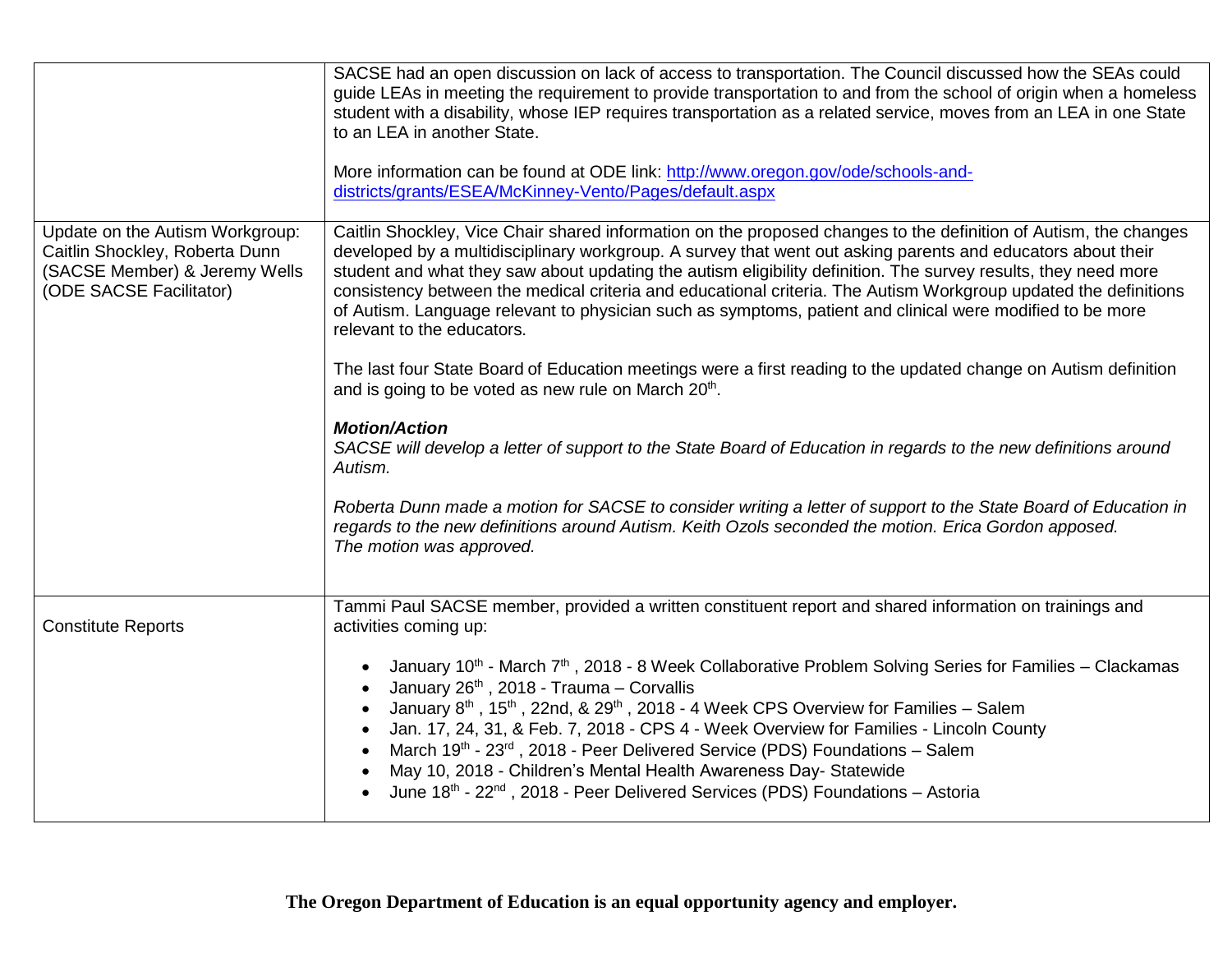| <b>Working Lunch (Committee</b> | The Council had the Committee Meetings during lunch.                                                                                                                                                                                                                                                                                                                                                                                                                                                                                                                                                                                                                                                                                                                                                                                                                                                                                                                                                                                                                                                                                                                                                                                                                                                                                                                                                                                                                                                                                                                                                                                                                                                                                                                                                                                                                                                                                                                                                                                                                                                                                                                                                                                                                                                                                                                                                                                                                                                                                                                                                                                                                                                                                                                                                                                                                                                                                                                                                                                                                                                                                                                                                                                                                                                                                                                                                       |
|---------------------------------|------------------------------------------------------------------------------------------------------------------------------------------------------------------------------------------------------------------------------------------------------------------------------------------------------------------------------------------------------------------------------------------------------------------------------------------------------------------------------------------------------------------------------------------------------------------------------------------------------------------------------------------------------------------------------------------------------------------------------------------------------------------------------------------------------------------------------------------------------------------------------------------------------------------------------------------------------------------------------------------------------------------------------------------------------------------------------------------------------------------------------------------------------------------------------------------------------------------------------------------------------------------------------------------------------------------------------------------------------------------------------------------------------------------------------------------------------------------------------------------------------------------------------------------------------------------------------------------------------------------------------------------------------------------------------------------------------------------------------------------------------------------------------------------------------------------------------------------------------------------------------------------------------------------------------------------------------------------------------------------------------------------------------------------------------------------------------------------------------------------------------------------------------------------------------------------------------------------------------------------------------------------------------------------------------------------------------------------------------------------------------------------------------------------------------------------------------------------------------------------------------------------------------------------------------------------------------------------------------------------------------------------------------------------------------------------------------------------------------------------------------------------------------------------------------------------------------------------------------------------------------------------------------------------------------------------------------------------------------------------------------------------------------------------------------------------------------------------------------------------------------------------------------------------------------------------------------------------------------------------------------------------------------------------------------------------------------------------------------------------------------------------------------------|
| Meetings)                       |                                                                                                                                                                                                                                                                                                                                                                                                                                                                                                                                                                                                                                                                                                                                                                                                                                                                                                                                                                                                                                                                                                                                                                                                                                                                                                                                                                                                                                                                                                                                                                                                                                                                                                                                                                                                                                                                                                                                                                                                                                                                                                                                                                                                                                                                                                                                                                                                                                                                                                                                                                                                                                                                                                                                                                                                                                                                                                                                                                                                                                                                                                                                                                                                                                                                                                                                                                                                            |
| <b>Public Comment</b>           | Soren Metzger Government Relations Specialist/Oregon School Employees Association (OSEA), provided brief<br>introduction on OSEA, OSEA is a labor union that represents 22,000 educational employees.<br>Paulina Larenas, parent, provided a written statement; My name is Paulina Larenas. I am a parent of a 5 years<br>old. We live in Clackamas and he attends an immersion school in North Clackamas School District.<br>My son started Kindergarten this year. At the beginning of the school year, I got a couple of phone calls from his<br>teachers about behaviors in the classroom about not following directions. I went to school, met with the teachers<br>and tried to support them with some ideas on how to support my son who experiences ADHD. After these<br>meetings, everything was better, still challenging some days, but much better as per her teacher reported to me.<br>On December 5th. I received a phone call from the school principal regarding my son, kicking another student<br>during recess. We talked about talking to him on how this is not right, and making sure he understood that using<br>his words instead of hitting would be the right thing to do. I thought that was the end of the conversation.<br>On December 7th. I received a "Notice of Disciplinary Action" from the school, stating: "Incident Comment: the<br>student hit another student in the privates, and push them again" and listed as a behavior: "Assault". I was<br>shocked that "assault" would even be considered to address a behavior issue for a Kindergartener or any other<br>student. The "Incidents comments" were so out of context, and not telling the whole story. What happened before,<br>what happened after, who was there, who saw what happened, if nobody saw it what was done to know the whole<br>story, etc.<br>I talked to the principal and she was willing to change the behavior to "aggression" which still seems to be<br>excessive language, but better than assault. I talked to a person at the District and she mentioned that this<br>language comes from ODE, which is even more shocking that we are still using language that doesn't promote<br>any support for the student, but labels them in a very negative manner.<br>My concerns:<br>This terminology/language is very criminalizing.<br>This terminology that criminalizes students is used every day, starting in Kindergarten.<br>This terminology sets the students up for low expectations, and labels them as behavior/aggressive<br>children when they are not.<br>The personnel writing the reports are not trained to do this. They are not aware that what they are writing in<br>the incident reports will follow the students they entire life.<br>Using this language is setting the students with experiencing behaviors up for failure, at the beginning of<br>their school life.<br>These experiences can affect the self-esteem of the students we are educating, and lower the expectation<br>for them to be successful.<br>Districts are encouraged to use and promote programs and curriculums like "Grown mindset and social<br>emotional learning", but those don't align at all with the way we identify and write about the students when<br>incidents happen.<br>This language is profiling students who experiences behavior, when what they need is support. |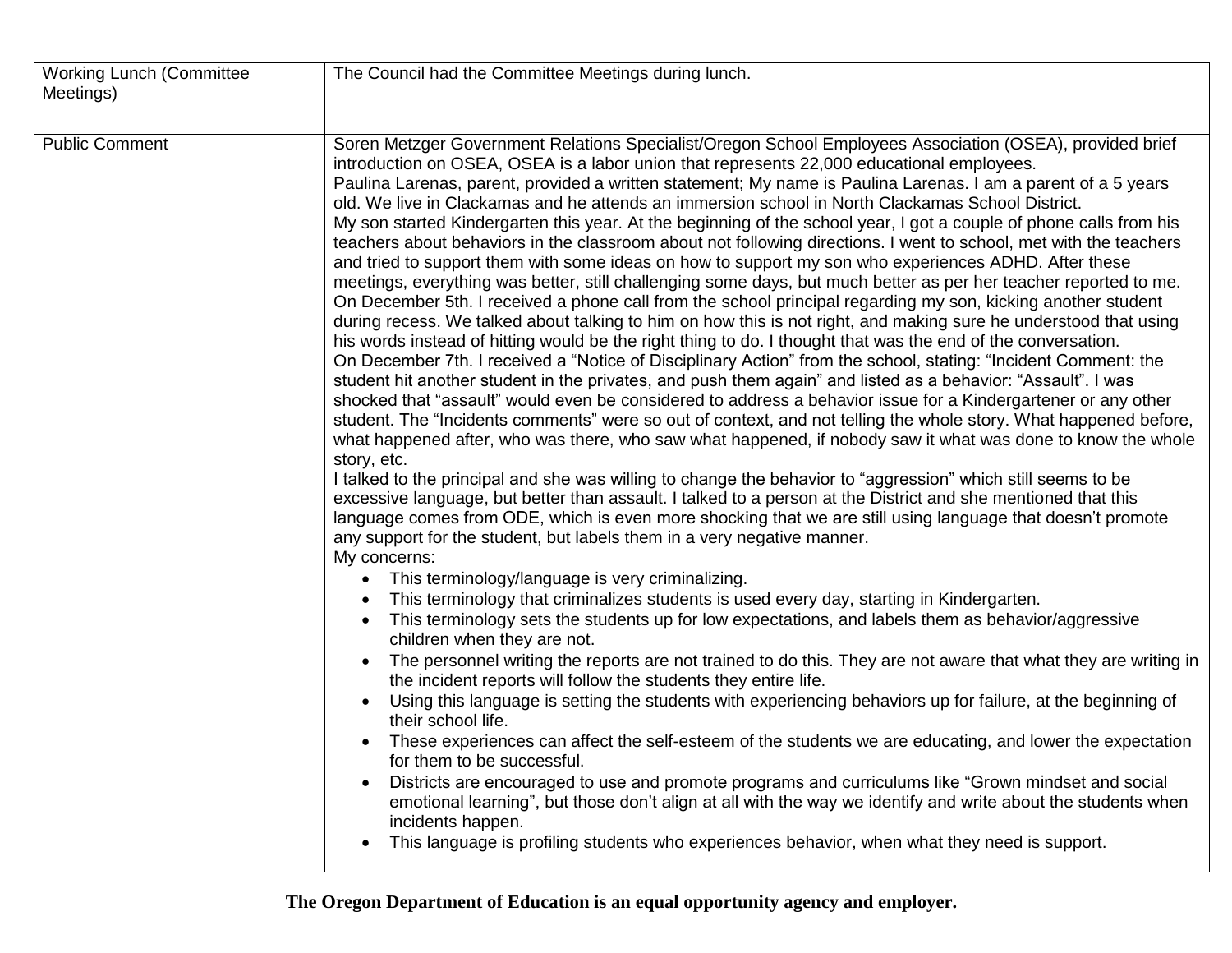|                          | Please feel free to contact me if you have any questions.<br>Sincerely,<br>Paulina Larenas<br>pauli_lar@hotmail.com - 503-329-3890                                                                                                                                                                                                                                                                                                                                                                                                                                                                                                                                                                                                                                                                                                                                                                                                                                                                            |
|--------------------------|---------------------------------------------------------------------------------------------------------------------------------------------------------------------------------------------------------------------------------------------------------------------------------------------------------------------------------------------------------------------------------------------------------------------------------------------------------------------------------------------------------------------------------------------------------------------------------------------------------------------------------------------------------------------------------------------------------------------------------------------------------------------------------------------------------------------------------------------------------------------------------------------------------------------------------------------------------------------------------------------------------------|
|                          | The Committee discussed the use of the words "assault", profiling and criminalizing.                                                                                                                                                                                                                                                                                                                                                                                                                                                                                                                                                                                                                                                                                                                                                                                                                                                                                                                          |
| <b>Committee Reports</b> | Members of the SACSE sub-committees (Executive, Membership, and Policy) met to discuss their current projects<br>and the progress towards achieving them.                                                                                                                                                                                                                                                                                                                                                                                                                                                                                                                                                                                                                                                                                                                                                                                                                                                     |
|                          | Policy Committee discussed the Developmental Delay Legislation.<br>Membership Committee discussed the marketing a brochure for SACSE, and how to engage families,<br>organizations, and regional sped directors. Roberta Dunn, Member at Large, is going to regional mini conferences<br>and visiting eight locations with FACT.                                                                                                                                                                                                                                                                                                                                                                                                                                                                                                                                                                                                                                                                              |
|                          | The Committee discussed SACSE membership by zones.                                                                                                                                                                                                                                                                                                                                                                                                                                                                                                                                                                                                                                                                                                                                                                                                                                                                                                                                                            |
|                          | Julie Smith led the council in a discussion about creating a Council Committee (small work group) to develop<br>unified questions for the presenters consideration in relation to the anticipated shortened school day discussion in<br>March.                                                                                                                                                                                                                                                                                                                                                                                                                                                                                                                                                                                                                                                                                                                                                                |
|                          | Tammi Paul, Shannon Pugerude, Caitlin Shockley, Catherine Stelzer, Frances Purdy, Laura Dahill, volunteered to<br>be on the committee and met during a break to develop the questions.                                                                                                                                                                                                                                                                                                                                                                                                                                                                                                                                                                                                                                                                                                                                                                                                                        |
|                          | Questions to be provided by the Council Committee (small work group) at the next meeting:                                                                                                                                                                                                                                                                                                                                                                                                                                                                                                                                                                                                                                                                                                                                                                                                                                                                                                                     |
|                          | 1. Discuss the shortened school day toolkit and how it is being implemented.<br>2. What tracking data is collected or available to ODE related to shortened school day?<br>3. What tracking data, outside of special education, is available that looks at general education students who<br>are experiencing a shortened day/suspension/expulsion?<br>4. Discuss the relationship between discipline and shortened school days.<br>5. What data is available related to truancy and absenteeism which could include tracking shortened school<br>day for students identified in special education?<br>6. Can we get data that indicates the average number of days of a suspension? Is that data available by<br>district?<br>7. Is there a way that districts currently report to ODE the number of IEP's that include a shortened school<br>day as an accommodation, discipline or behavior plan?<br>8. Discuss the use of language to 'label' students and/or behavior as predator, victim, assault, etc. |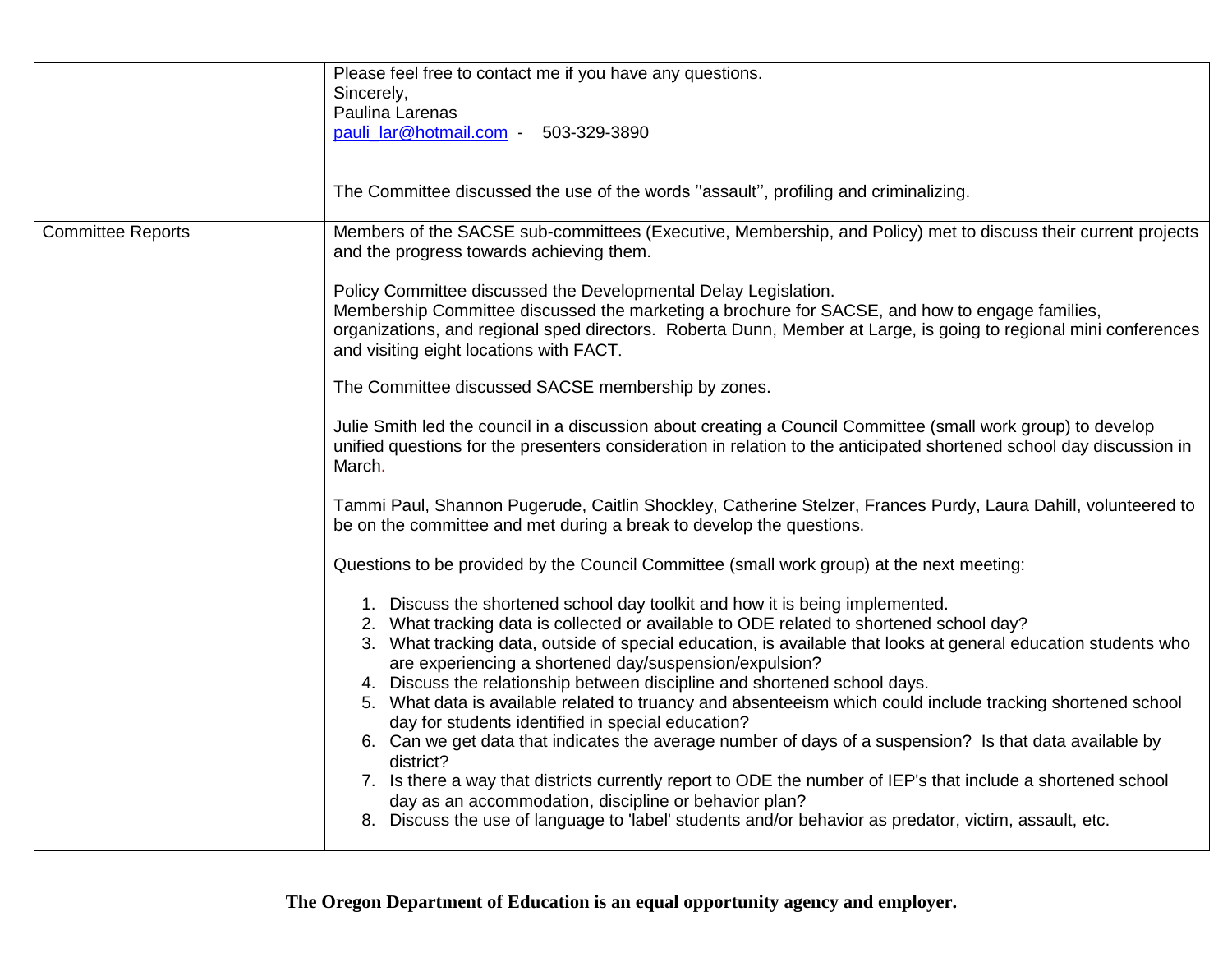| Homeless/Special<br>Education/School of Origin:<br>Catherine Stelzer (DHS SACSE<br>Member) & Jeremy Wells (ODE<br><b>SACSE Facilitator)</b> | Catherine Stelzer DHS SACSE member presented information on Every Student Succeeds Act (ESSA) and<br>Foster Care. "Foster Care" means substitute care for children placed by the Department of Human Services or a<br>tribal child welfare agency away from their parents and for whom the department or agency has placement and<br>care responsibility, including placements in foster family homes, foster homes of relatives, group homes,<br>emergency shelters, residential facilities, child care institutions and pre-adoptive homes.<br>This does not include; Developmental Delay only placements (with no child welfare custody) and, does not include<br>Trial Home visits.                                                                                                                                                                                                                                                                                                                                                                                                                                                                                                                                                                                                                                                                                                                                                                                                                                                        |
|---------------------------------------------------------------------------------------------------------------------------------------------|------------------------------------------------------------------------------------------------------------------------------------------------------------------------------------------------------------------------------------------------------------------------------------------------------------------------------------------------------------------------------------------------------------------------------------------------------------------------------------------------------------------------------------------------------------------------------------------------------------------------------------------------------------------------------------------------------------------------------------------------------------------------------------------------------------------------------------------------------------------------------------------------------------------------------------------------------------------------------------------------------------------------------------------------------------------------------------------------------------------------------------------------------------------------------------------------------------------------------------------------------------------------------------------------------------------------------------------------------------------------------------------------------------------------------------------------------------------------------------------------------------------------------------------------|
|                                                                                                                                             | Old Law, ORS 339.133 stated, foster students could only stay in their school of origin, if a juvenile court made a<br>best interest finding to allow them to stay. New Law, ORS 339.133 states, foster students automatically get to stay<br>in their school of origin. They now need a best interest finding to move to their school of residence. She spoke<br>about the Foster Care Points of Contact. School Districts must designate a foster care point of contact (FC/POC).<br>Roles of the FC/POC may include:                                                                                                                                                                                                                                                                                                                                                                                                                                                                                                                                                                                                                                                                                                                                                                                                                                                                                                                                                                                                                         |
|                                                                                                                                             | • Coordinating with the corresponding DHS Child Welfare Case Worker on the implementation of foster care<br>provisions;<br>Facilitating the transfer of records and immediate enrollment;<br>Facilitating data sharing with DHS Child Welfare, consistent with FERPA and other privacy protocols;<br>Developing and coordinating school district/school of origin transportation procedures; and,<br>Ensuring that students in foster care are enrolled in and regularly attending school.<br>A district's McKinney-Vento liaison may also serve as the FC/POC. However, no funds from McKinney-<br>Vento or Title IA.                                                                                                                                                                                                                                                                                                                                                                                                                                                                                                                                                                                                                                                                                                                                                                                                                                                                                                                         |
|                                                                                                                                             | Homeless set-aside may be used for the FC/POC position. Further, it is essential that the designated<br>FC/POCs have sufficient capacity and necessary resources to fulfill their duties, considering the roles and<br>responsibilities of the FC/POC to facilitate the implementation foster care provisions.<br>Student in foster care be enrolled on the day the foster parent initiates enrollment for the foster student in the new<br>school district. Transportation to/from school of origin DHS and School District responsibilities were discussed.<br>The foster care provisions of McKinney-Vento have been removed. There may be occasional circumstances<br>where a student in DHS, child welfare care and custody also qualifies for McKinney-Vento. Examples:<br>Student is designated as McKinney-Vento for school year, and then enters foster care. The McKinney-Vento<br>status is retained for the remainder of the academic year; student is in care and custody of DHS, child welfare, but<br>on runaway status and student is in DHS, child welfare custody and living in a homeless shelter.<br>Child Welfare can access school records under two circumstances: CPS Investigation (no child welfare custody)<br>under the FERPA health and safety exception and when DHS has custody (temporary/voluntary/permanent), we<br>can access records under the Uninterrupted Scholars Act (USA).<br>Tracking Achievement Data for Foster Students, will be done at the statewide level through data sharing<br>agreements. |
|                                                                                                                                             | SACSE addressed concerned with the overall homeless and foster student (23,000 homeless youth in Oregon and<br>8,000 youth Foster Care) and specifically how that affects children and the families of children experiencing<br>homeless concerns                                                                                                                                                                                                                                                                                                                                                                                                                                                                                                                                                                                                                                                                                                                                                                                                                                                                                                                                                                                                                                                                                                                                                                                                                                                                                              |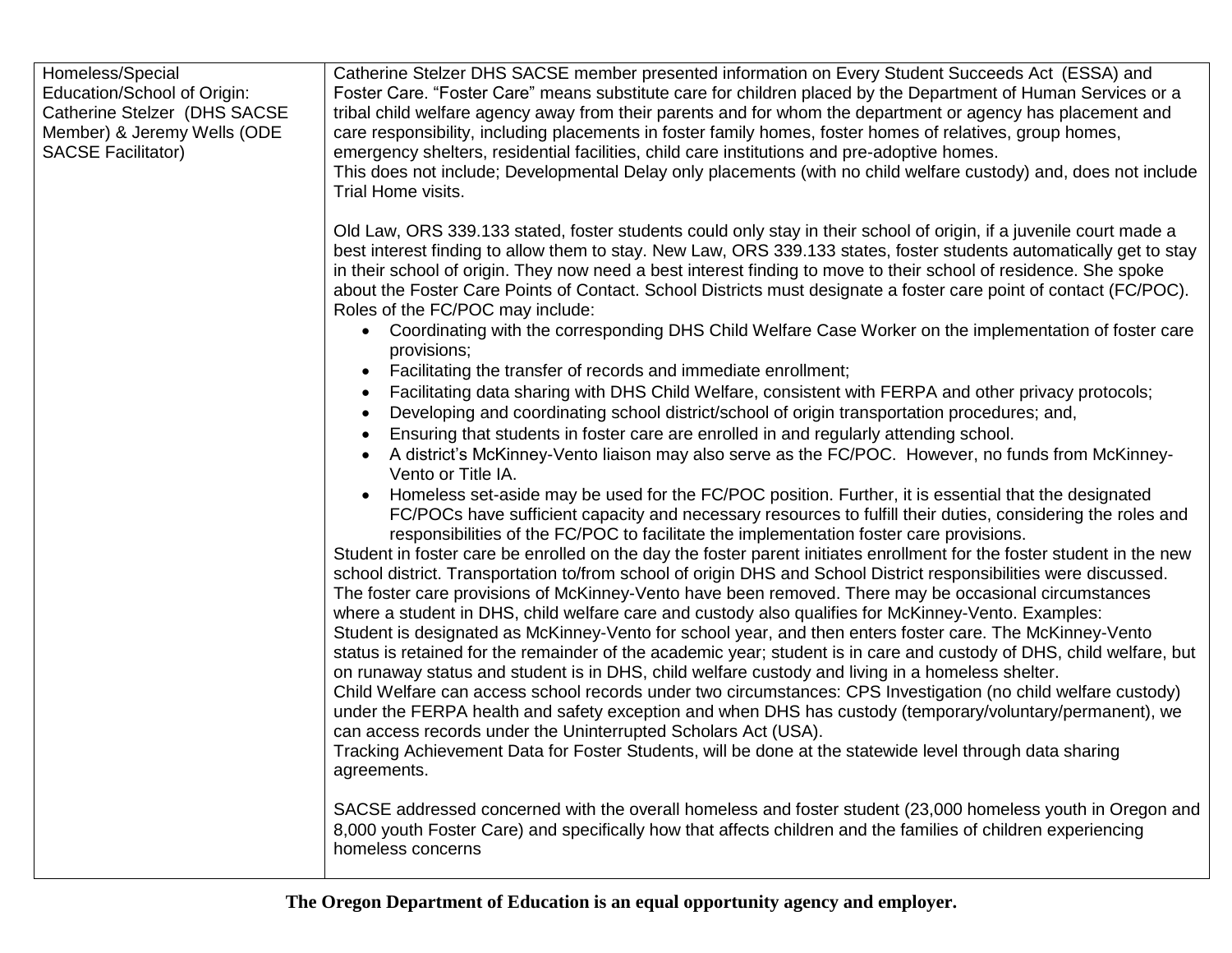| Government-to-Government<br><b>Update: Deanie Smith (SACSE)</b><br>Member)           | Moved to Joint SACSE/SICC Meeting in March                                                                                                                                                                                                                                                                                                                                                                                                                                                                                                                                                                                                                                                                                                                                                                                                                                                                                                                                                                                                                                                                                                                                                                                                                                                                                                                                                                                                                                                                                                                                                                                                                                                                                                                                                                                                                                                                                                                                                                                                                                                                                                                                                                                                                                                                                                                                                                                                                                                                                                                                                                                                                                                                                                                                                                                                                                                                                                                                                                                                                                                                                                                                                                                                                               |
|--------------------------------------------------------------------------------------|--------------------------------------------------------------------------------------------------------------------------------------------------------------------------------------------------------------------------------------------------------------------------------------------------------------------------------------------------------------------------------------------------------------------------------------------------------------------------------------------------------------------------------------------------------------------------------------------------------------------------------------------------------------------------------------------------------------------------------------------------------------------------------------------------------------------------------------------------------------------------------------------------------------------------------------------------------------------------------------------------------------------------------------------------------------------------------------------------------------------------------------------------------------------------------------------------------------------------------------------------------------------------------------------------------------------------------------------------------------------------------------------------------------------------------------------------------------------------------------------------------------------------------------------------------------------------------------------------------------------------------------------------------------------------------------------------------------------------------------------------------------------------------------------------------------------------------------------------------------------------------------------------------------------------------------------------------------------------------------------------------------------------------------------------------------------------------------------------------------------------------------------------------------------------------------------------------------------------------------------------------------------------------------------------------------------------------------------------------------------------------------------------------------------------------------------------------------------------------------------------------------------------------------------------------------------------------------------------------------------------------------------------------------------------------------------------------------------------------------------------------------------------------------------------------------------------------------------------------------------------------------------------------------------------------------------------------------------------------------------------------------------------------------------------------------------------------------------------------------------------------------------------------------------------------------------------------------------------------------------------------------------------|
| <b>Break</b>                                                                         |                                                                                                                                                                                                                                                                                                                                                                                                                                                                                                                                                                                                                                                                                                                                                                                                                                                                                                                                                                                                                                                                                                                                                                                                                                                                                                                                                                                                                                                                                                                                                                                                                                                                                                                                                                                                                                                                                                                                                                                                                                                                                                                                                                                                                                                                                                                                                                                                                                                                                                                                                                                                                                                                                                                                                                                                                                                                                                                                                                                                                                                                                                                                                                                                                                                                          |
| Developmental Delay Legislation:<br>Roberta Dunn & Melinda Benson<br>(SACSE Members) | Member at Large Roberta Dunn & Melinda Benson SACSE member, shared information on developmental delay<br>legislation. The transition to kindergarten is a crucial time for kids. The early years of life are critical for brain<br>development and it is essential that kids are supported in this period of their most profound cognitive, social, and<br>emotional growth. For children who experience delays and disabilities, the transition to kindergarten can be<br>challenging. They need timely and appropriate supports to ensure they have the most fulfilling educational<br>experience possible.<br>Developmental delay is an eligibility category for Early Childhood Special Education (ECSE) that is not recognized<br>as an eligibility category for K-12 special education services in Oregon. This lack of continuity between ECSE and<br>K-12 can be detrimental for children who were served under the eligibility category in preschool and still need<br>services in kindergarten. Extending the developmental delay eligibility category through third grade ensures that<br>children experiencing delays get the supports they need to thrive and succeed in kindergarten and throughout their<br>academic careers. It can be difficult to determine an underlying disability in the early years because young brains<br>are developing at such a rapid pace. Children who did not receive Early Intervention and Early Childhood Special<br>Education (EI/ECSE) services, but express a developmental delay in kindergarten, they can be shortchanged by<br>the lack of a developmental delay category in K-12.<br>Many children who lose developmental delay eligibility upon kindergarten entry are forced to struggle in<br>challenging academic environments before they qualify for services again. Approximately 200 children in Oregon<br>are in this challenging situation. Without supports, these children are left to fail and fall further behind their peers<br>and ultimately miss third grade benchmarks and the enriching education all children deserve.<br>Often, children of color and children from low-income families and those experiencing poverty have delayed<br>diagnoses. Without supports in kindergarten and beyond they face significant educational barriers to success.<br>Oregon can create stronger educational experiences for students by extending the developmental delay eligibility<br>category until third grade. Gaps in service hurt kids' ability to learn and fully participate in their own education. The<br>states that have extended the developmental delay category have not experienced an increase in the number of<br>children in Special Education. There is some evidence in Oregon that children who were eligible for Early<br>Childhood Special Education and entered kindergarten with a school-age eligibility for special education where<br>twice as likely to exit special education by third-grade than children who lost their eligibility at kindergarten entry<br>and were re-identified for special education by third-grade.<br>The Council had an open discussion on developmental delay eligibility and extending the developmental delay<br>category to third grade. |